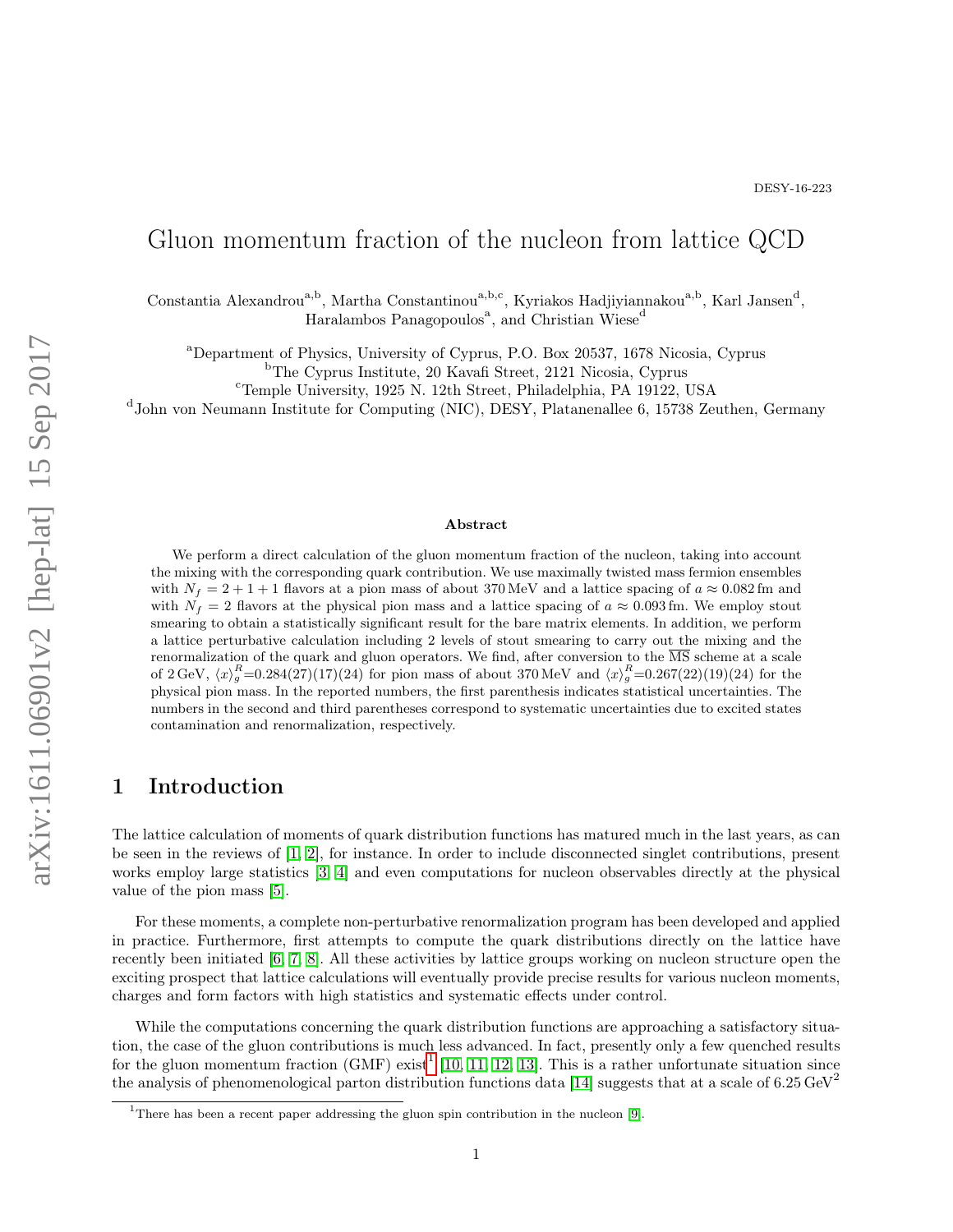for instance, all the quarks only contribute a fraction of about 60 percent to the total nucleon momentum. This implies that gluons carry an essential part of the nucleon momentum, in order to satisfy the sum rule

$$
\sum_{q} \langle x \rangle_{q} + \langle x \rangle_{g} = 1. \tag{1}
$$

Moreover, the phenomenological estimates of  $\langle x \rangle_g$  have a significantly larger uncertainty than the corresponding quark moments. The GMF will also be an important input for the computation of the gluon contribution to the nucleon spin.

In this work we perform a calculation of the lowest moment  $\langle x \rangle_g$  of the gluon distribution function  $f_g(x)$  using lattice QCD within the maximally twisted mass formulation [\[15,](#page-13-14) [16\]](#page-13-15). We will use gluon field configurations at a pion mass of about 370 MeV but also at the physical pion mass.

The key to obtain results for the GMF is a combination of high statistics, the use of smeared operators (cf. [\[17\]](#page-13-16)) and the application of a suitable renormalization scheme that takes the mixing of the gluon operator with the corresponding quark singlet operator into account. The last step is presently done perturbatively but could be extended non-perturbatively in the future. We will see that employing these steps will allow us to provide a quantitative result for  $\langle x \rangle_q$  with dynamical quarks for the first time. A first account of our results has been discussed in Ref. [\[18\]](#page-14-0).

#### 2 Theoretical setup

The gluon momentum fraction of a nucleon state  $\langle P|$  with 4-momentum  $P^{\mu}$  can be extracted from matrix elements of the gluonic QCD energy momentum tensor, see e.g. [\[19\]](#page-14-1)

<span id="page-1-1"></span>
$$
\langle P|T_g^{\{\mu\nu\}}|P\rangle = 2\langle x\rangle_g P^{\{\mu}P^{\nu\}},\tag{2}
$$

where the normalization  $\langle P|P\rangle = 2E_N$  is used and  $\{\cdots\}$  represents symmetrization and subtraction of the trace.  $E_N$  is the energy of the nucleon. The gluonic energy momentum tensor itself is defined as

$$
T_g^{\{\mu\nu\}} = \frac{1}{4}g^{\mu\nu}G_{\alpha\beta}G^{\alpha\beta} - G^{\mu\sigma}G^{\nu}_{\sigma},\tag{3}
$$

where  $G_{\mu\nu} = T^a G^a_{\mu\nu}$  is the field strength tensor.

Based on the conventions used in  $[10]$ , we construct the gluon operator<sup>[2](#page-1-0)</sup>

<span id="page-1-4"></span><span id="page-1-3"></span><span id="page-1-2"></span>
$$
\mathcal{O}_{\mu\nu} = 2 \operatorname{Tr}[G_{\mu\sigma} G_{\nu\sigma}] \tag{4}
$$

which contains the vector  $\mathcal{O}_{Ai}$  and scalar  $\mathcal{O}_{B}$  operators

$$
\mathcal{O}_{Ai} = \mathcal{O}_{i4} \quad \text{and} \quad \mathcal{O}_B = \mathcal{O}_{44} - \frac{1}{3} \mathcal{O}_{jj} \,. \tag{5}
$$

Here and in the following equations there is an implicit trace over the color indices of the field strength tensor and later also the plaquette term. With Eq. [\(2\)](#page-1-1) the matrix elements of these operators can be directly related to the GMF as

$$
\langle P|\mathcal{O}_{Ai}|P\rangle = i4E_N P_i \langle x \rangle_g \tag{6}
$$

$$
\langle P|\mathcal{O}_B|P\rangle = (-4E_N^2 - \frac{2}{3}\mathbf{P}^2)\langle x\rangle_g. \tag{7}
$$

<span id="page-1-0"></span> $^{2}$ A factor of -2 was added in order to match the correct decomposition of the Energy-Momentum Tensor.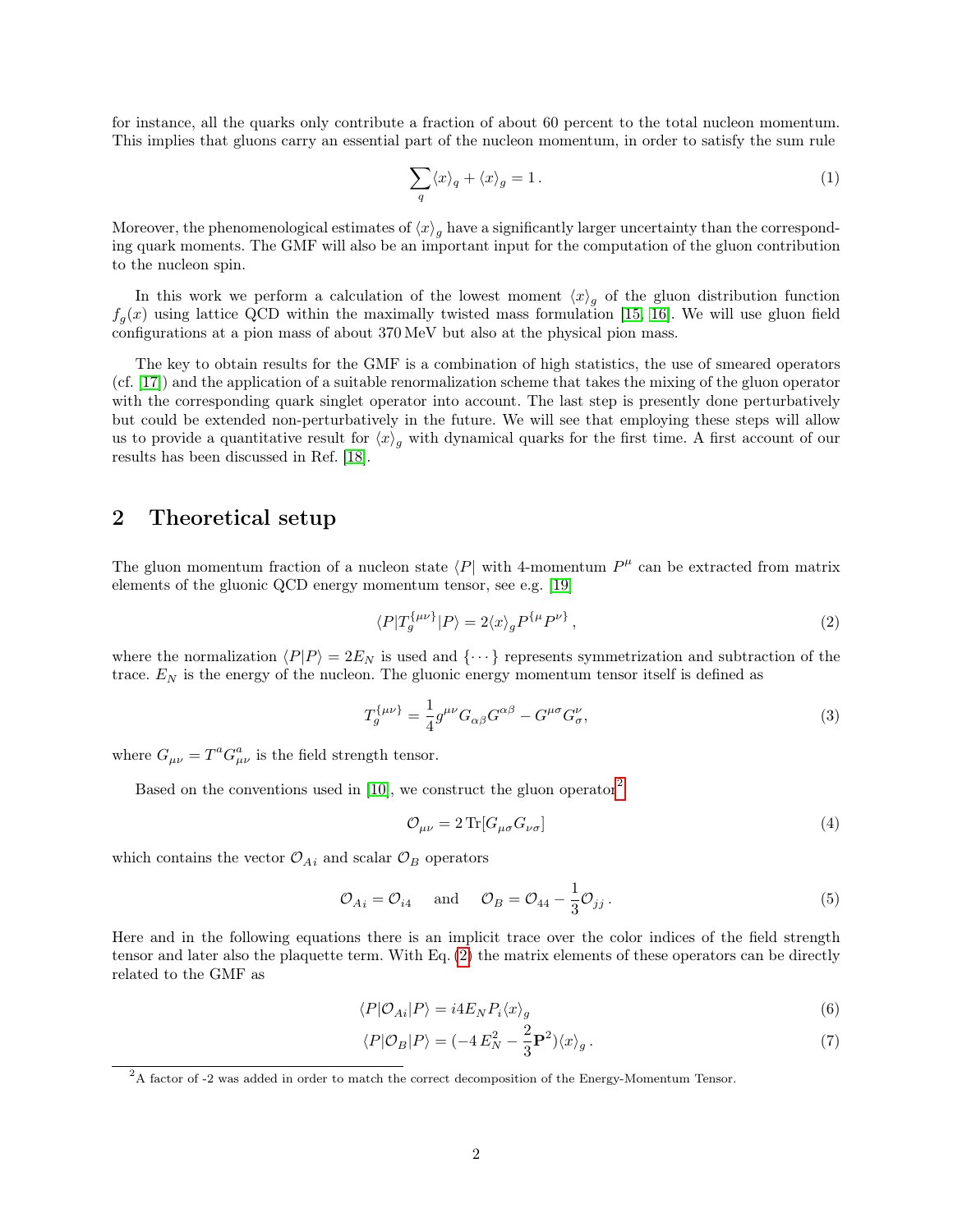Eq. [\(6\)](#page-1-2) indicates that in order to extract the GMF from matrix elements of  $\mathcal{O}_A$ , a non-zero momentum for the nucleon fields is required, whereas the kinematic factor for the operator  $\mathcal{O}_B$  stays finite for zero momentum. Thus, for zero momentum the form factor can be extracted as

<span id="page-2-1"></span>
$$
\frac{\langle P|\mathcal{O}_B|P\rangle}{\langle P|P\rangle} = -2\,m_N\,\langle x\rangle_g\,. \tag{8}
$$

Earlier calculations, see e.g. [\[20,](#page-14-2) [21\]](#page-14-3), showed that employing a non-zero momentum in the definition of the operator corresponding to the first moment of the quark distribution leads to a significantly enhanced noise-to-signal ratio. We therefore have chosen the operator  $\mathcal{O}_B$  for the current calculation. We nevertheless plan a test of the operator  $\mathcal{O}_A$  in the future.

Utilizing Eq. [\(4\)](#page-1-3), the operator  $\mathcal{O}_B$  can be expressed in terms of the field strength tensor as

<span id="page-2-0"></span>
$$
\mathcal{O}_B = -\frac{4}{3} \left( \sum_{j < k} G_{jk}^2 - \sum_i G_{4i}^2 \right). \tag{9}
$$

This expression can now be transferred to the lattice definition of the GMF using the operator  $\mathcal{O}_B$  through plaquette terms,

$$
\mathcal{O}_B = -\frac{4}{9} \frac{\beta}{a^4} \left( \sum_i \text{Re}(U_{i4}) - \sum_{i < j} \text{Re}(U_{ij}) \right) \,. \tag{10}
$$

The operator in Eq. [\(10\)](#page-2-0) involves two terms which are very similar in magnitude and have to be subtracted. This points to the expectation that in order to obtain a precise result a high statistics and an estimate of the correlation between these two terms are required.

#### 3 Lattice calculation

In [\[18\]](#page-14-0) we discussed the approach of employing the Feynman-Hellmann theorem to compute the gluon momentum fraction. We demonstrated that using the Feynman-Hellmann theorem is in principle feasible but it would require a substantial effort to obtain accurate results. Thus, we instead follow the path of using the direct computation of the left-hand side of Eq. [\(8\)](#page-2-1). This amounts to computing the ratio of a three- and a two-point correlation function

<span id="page-2-2"></span>
$$
R(t,\tau,t') = -\frac{1}{2\,m_N} \frac{C^{\text{3pt}}(t,\tau,t';\mathbf{P}=0)}{C^{\text{2pt}}(t,t';\mathbf{P}=0)} \stackrel{t<\tau
$$

The space-time points  $(\mathbf{x}, t), (\mathbf{x}', t'), (\mathbf{y}, \tau)$  denote the sink, source and operator insertion, respectively.

For the GMF, the relevant three-point function is the expectation value of two nucleon fields and the operator  $\mathcal{O}_B$  from Eq. [\(5\)](#page-1-4), and the two-point function is defined in the usual way,

$$
C^{3pt}(t, \tau, t'; \mathbf{P} = 0) = \sum_{\mathbf{x}, \mathbf{y}} \Gamma^+ \left\langle N(x) \mathcal{O}_B(y) \overline{N}(x') \right\rangle, \tag{12}
$$

$$
C^{2\text{pt}}(t, t'; \mathbf{P} = 0) = \sum_{\mathbf{x}} \Gamma^{+} \langle N(x) \overline{N}(x') \rangle , \qquad (13)
$$

where  $\Gamma^+ = \frac{1+\gamma_4}{r^2}$  is the parity plus projector and the standard definition for the nucleon interpolating fields is used (cf. [\[5\]](#page-13-4)). A schematic picture of the structure of the three-point function is shown in Fig. [1.](#page-3-0)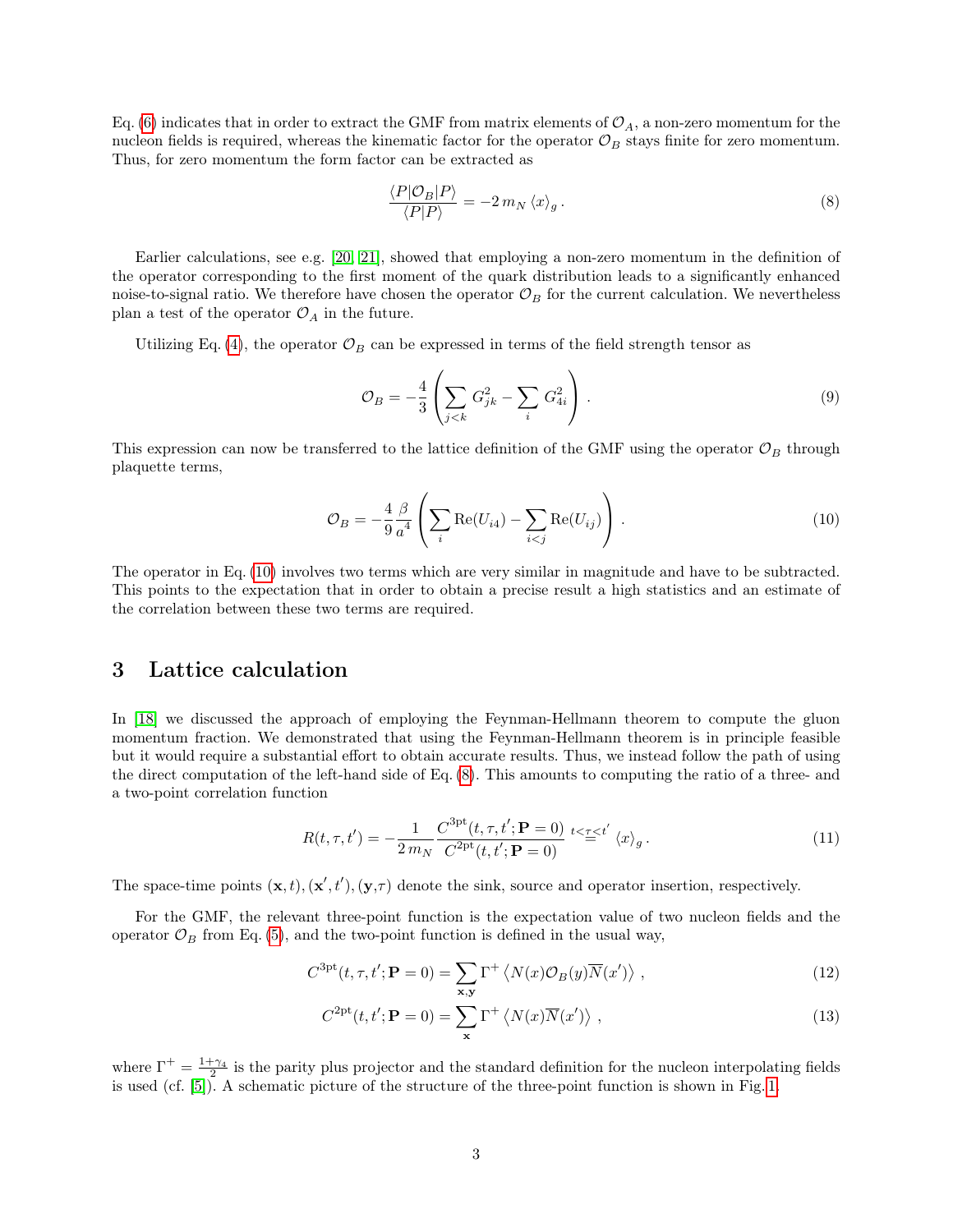<span id="page-3-0"></span>

Figure 1: Schematic picture of Wick contractions for the three-point functions with a disconnected gluon loop.

Because there are no quark fields in the operator, the three-point function can be written as the expectation value of a product of a nucleon two-point function with a gauge link dependent operator. Generally, we call this a disconnected correlation function. Consequently, already existing two-point functions can be re-used while only the gluon operator has to be calculated on the very same configurations with a relatively small computational effort. In order to have an improved signal-to-noise ratio, we subtract the vacuum expectation value of  $\mathcal{O}_B$  from the ratio, although strictly speaking this is not necessary since the expectation value of  $\mathcal{O}_B$  vanishes.

To extract the matrix element of interest three methods have been employed. The simplest one is the plateau method where one must identify a time independent window in the ratio of Eq. [\(11\)](#page-2-2). This method assumes just one-state dominance. The second method is the *two-state* method, where the first excited state is taken into account. Inserting a complete set of states and keeping terms up to the first excited state, the ratio becomes

$$
R(t,\tau,t') = \frac{A_{00} + A_{01} \left(e^{-\delta E_1(t-\tau)} + e^{-\delta E_1(\tau-t')} \right) + A_{11} e^{-\delta E_1(t-t')}}{1 + c_1 e^{-\delta E_1(t-t')}} \tag{14}
$$

where  $A_{00}$  is the matrix element of interest and  $\delta E_1$  is the energy gap between the ground state and the first excited state. The third method, which allows us to control better the excited states, is called the summation method. Summing over the insertion time  $\tau$  of the ratio in Eq. [\(11\)](#page-2-2), we obtain

$$
R^{\text{sum}}(t - t') = \sum_{\tau = t' + 1}^{(t-1)} R(t, \tau, t') = C + (t - t')A_{00} + \mathcal{O}(e^{-\delta E 1(t - t')})
$$
(15)

where the unphysical contact terms are discarded from the sum. From the slope of the linear fit one can extract the matrix element.

### 4 Lattice setup

Our first benchmark calculation is based on 2298 gluon field configurations on a  $32^3 \times 64$  lattice from an ETMC (European Twisted Mass Collaboration) production ensemble [\[22\]](#page-14-4), labeled B55.32. It features  $N_f = 2 + 1 + 1$  flavors of maximally twisted mass fermions, *i.e.* two mass degenerate light quarks and nondegenerate strange and charm quarks. The ensemble has a bare coupling corresponding to  $\beta = 1.95$ , which yields a lattice spacing of  $a \approx 0.082$  fm [\[23\]](#page-14-5) and the twisted mass parameter  $a\mu = 0.0055$ , which corresponds to a pion mass of  $m_{PS} \approx 370$  MeV. For the two-point function, 15 different source positions are used on each of the 2298 gauge field configurations. This sums up to 34470 measurements, each for proton, neutron and two different time directions.

We also include a second ensemble obtained at the physical value of the pion mass [\[24\]](#page-14-6), which is labeled cA2.09.48. Here  $N_f = 2$  flavors of maximally twisted mass fermions are employed, together with a clover term with coefficient  $c_{sw} = 1.57551$  on a  $48<sup>3</sup> \times 96$  lattice. The bare coupling corresponds to  $\beta = 2.1$ , which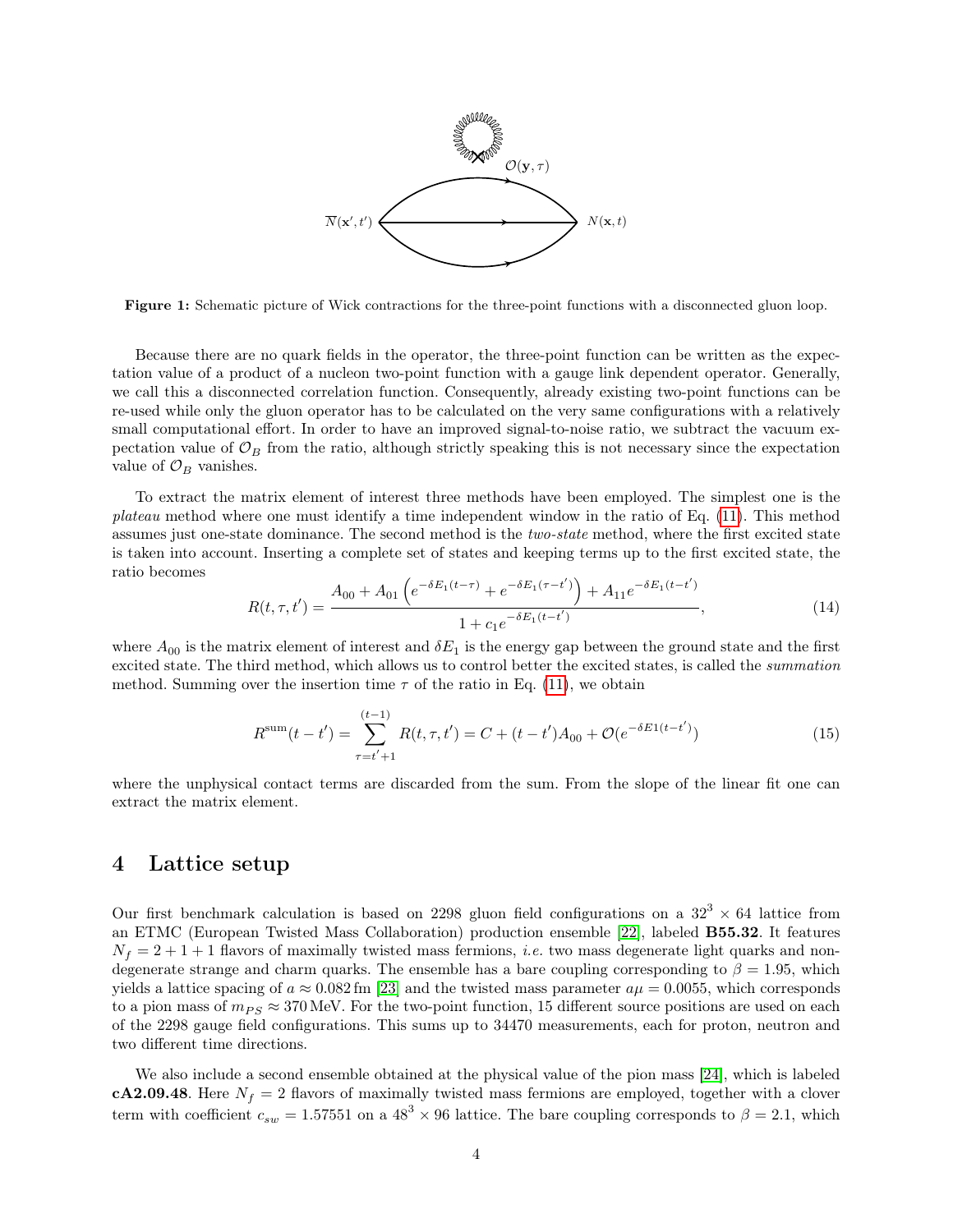<span id="page-4-0"></span>

|           | Ŋ       |      | $L/a$ , $T/a$ | $c_{sw}$ | ĸ,       | $a\mu$ | $m_{PS}$ | $\alpha$ | measurements |
|-----------|---------|------|---------------|----------|----------|--------|----------|----------|--------------|
|           |         |      |               |          |          |        | [MeV]    | [fm]     |              |
| B55.32    | $2+1+1$ | 1.95 | 32.64         |          | 0.161236 | 0.0055 | 370      | 0.082    | 34470        |
| cA2.09.48 |         |      | 48.96         | 1.57551  | 0.13729  | 0.0009 | 130      | 0.093    | 209400       |

Table 1: Parameters of two different gauge ensembles that are used in the computation of the GMF. We also give the number of measurements used for the computation.

leads to a lattice spacing of  $a \approx 0.093$  fm, set with the nucleon mass [\[5\]](#page-13-4). The twisted mass parameter is set to  $a\mu = 0.0009$ , which corresponds, within errors, to a setup with physical pion masses. The analysis is done on 2094 configurations with 100 different source positions each, which amounts to a total of 209400 measurements. For the quark fields that make up the nucleon interpolating field, standard smearing methods (Gaussian and Array Processor Experiment (APE) ) were used, which are known to increase the overlap of the interpolating fields with the nucleon ground state while decreasing the overlap with excited states and thus improving the results for nucleon spectroscopy and structure, cf. [\[25\]](#page-14-7) and references therein.

### <span id="page-4-2"></span>5 Bare results and stout smearing

In our first attempt to compute the GMF directly we applied the gluon operator  $\mathcal{O}_B$  from Eq. [\(10\)](#page-2-0) without any additional smearing. However, in this setup we were not able to detect any signal despite the large statistics of 34470 measurements on the B55.32 ensemble, cf. Table [1,](#page-4-0) see Fig. 2 in [\[18\]](#page-14-0).

One possible solution to overcome the low signal-to-noise problem has been suggested in [\[17\]](#page-13-16), where the authors propose to use Hypercubic (HYP) smearing [\[26\]](#page-14-8) for the gauge links in the gluon operator. However, HYP smearing is a non-analytic procedure; this fact raises some conceptual issues, and it also implies that the perturbative lattice calculation for the desired renormalization functions would be very cumbersome. In the framework of this work we have tested both HYP (up to 5 steps) and stout smearing (up to 10 steps). Results with increased stout smearing are compatible with result produced with a smaller number of HYP smearing steps. Increasing the number of smearing steps may result in contact-term contamination, which should be also assessed. Furthermore, the influence of contact terms will be reduced by increasing the sourcesink separation. To test for this effect we take  $t_s$  up to  $15a$  and we find that the results are compatible with smaller value, e.g.  $t_s$ =10a. Thus, we expect that contact-term contamination is small.

Thus, we switch to stout smearing of the gauge links, as introduced in [\[27\]](#page-14-9). This is an analytic link smearing technique where the gauge links are smeared according to

$$
U_{\mu}^{(n+1)} = \exp\left(iQ_{\mu}^{(n)}\right)U_{\mu}^{(n)},\tag{16}
$$

where  $Q_{\mu}$  is a particular linear combination of perpendicular gauge link staples that are weighted with the factor<sup>[3](#page-4-1)</sup>  $\omega$ , cf. [\[27\]](#page-14-9) for details. Here, we use the isotropic four-dimensional scheme and  $\omega$  is tuned so that the plaquette reaches a maximal value for a given number of smearing steps.

<span id="page-4-1"></span><sup>&</sup>lt;sup>3</sup>This parameter is called  $\rho$  in the original work, but in recent works and also here it is labeled as  $\omega$ .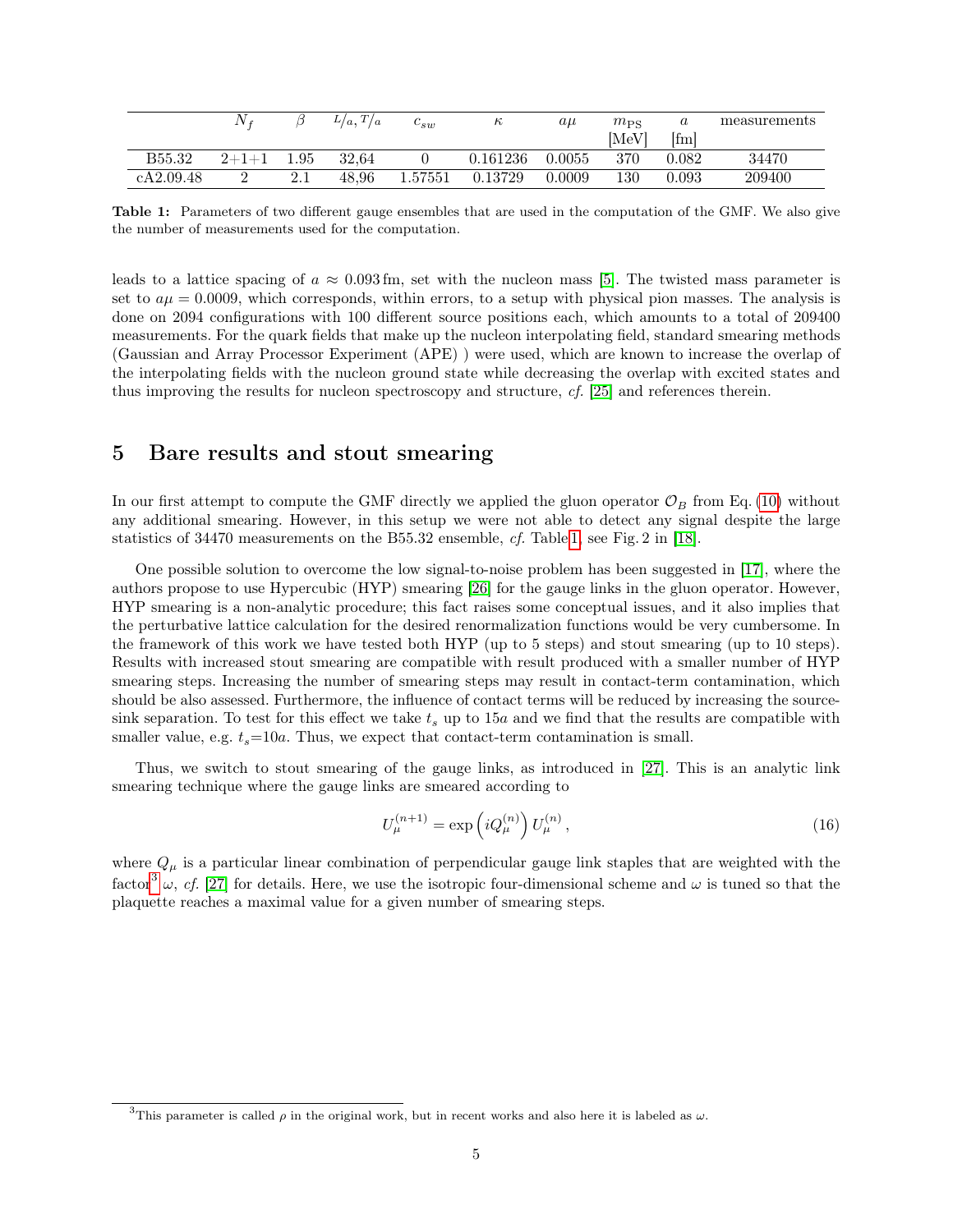<span id="page-5-0"></span>

Figure 2: Inverse signal-to-noise ratio as a function of the number of stout smearing steps. The ratio shown here is the average error of plateau values divided by the result of a plateau fit for 10 steps of smearing. All results are given for a source-sink separation of  $t_s/a = 10$ . Here the B55.32 ensemble was used, cf. Table [1.](#page-4-0)

We tested the effect of stout smearing on the signal-to-noise ratio by applying up to 14 smearing steps. To this end, we computed the average error of the plateau values for each level of smearing normalized by the plateau value that was extracted using 10 steps of smearing. The inverse signal-to-noise ratio as a function of the number of stout smearing steps is shown in Fig. [2.](#page-5-0)

From the analysis described above it can be observed that indeed with an increasing number of stout smearing steps the signal-to-noise ratio can be substantially improved. While the improvement for a smaller number of smearing steps is quite significant, one notices a saturation for a larger number of steps. For the B55.32 ensemble, 10 steps of stout smearing with the parameter  $\omega = 0.1315$  are used. The results for the ratio leading to GMF from this ensemble are shown in Figs. [3](#page-5-1) - [4.](#page-6-0)

<span id="page-5-1"></span>

Figure 3: Results for the effective GMF from the B55.32 ensemble as a function of the insertion time-slice  $\tau$  for four source-sink time separations. Red circles, blue squares, green triangles and magenta stars correspond to separations  $t_s/a = 8$ , 10, 12, 14, respectively. The blue band shows the extracted value using the plateau method with fit range specified by the band. Results from the two-state (summation) method are shown with grey (brown) band spanning the whole x-axis.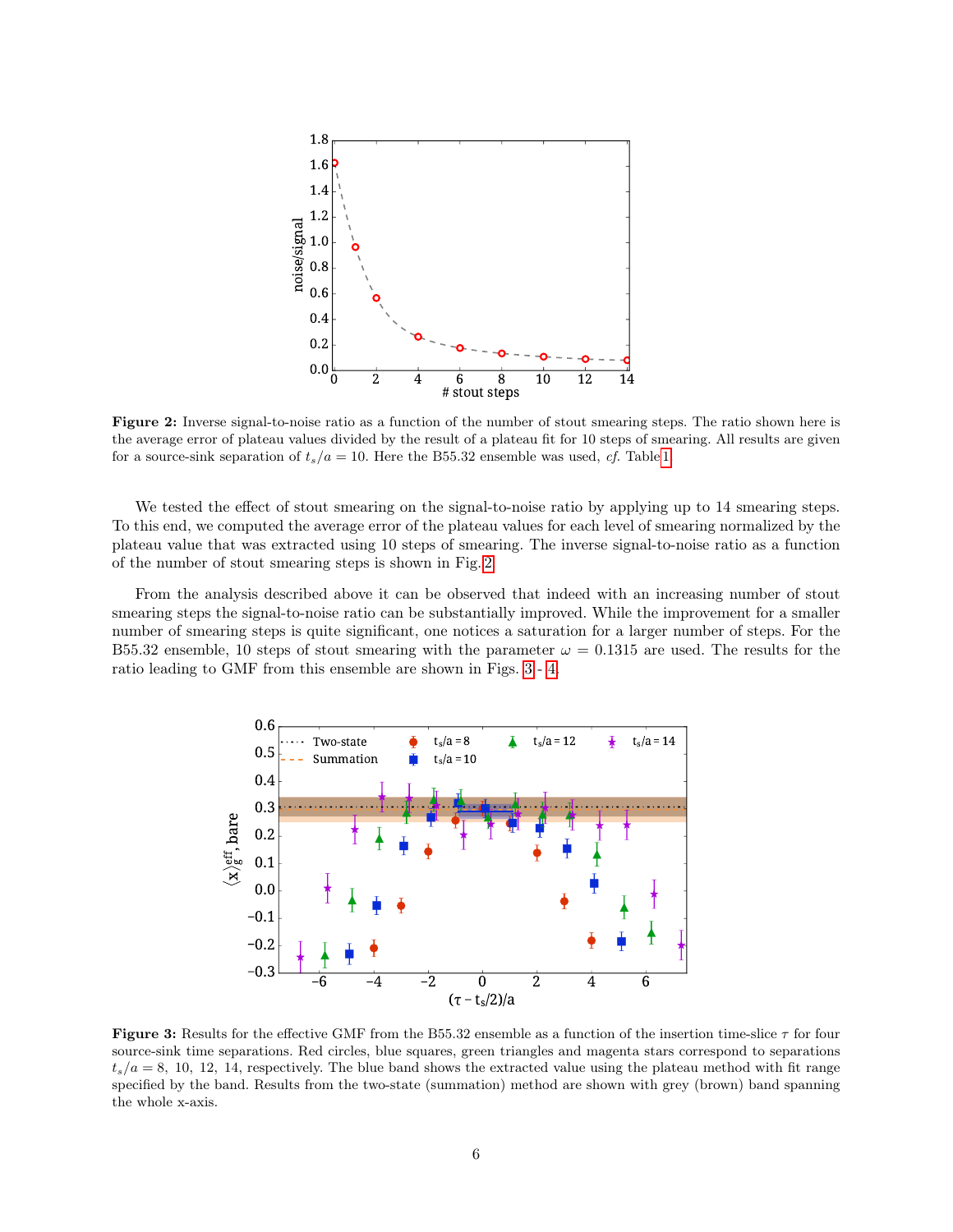<span id="page-6-0"></span>

**Figure 4:** Extracted values for  $\langle x \rangle_g^{\text{bare}}$  from B55.32 ensemble using the plateau, two-state and summation methods. The left column shows the extracted values from the plateau method varying the source-sink separation. The open red circle is the value we take as our final value. The right column shows the extracted values using the summation method (green triangles) and two-state fits (blue squares) as one varies the low fit range.

In order to study the excited state effects we compute the ratio of Eq. [\(11\)](#page-2-2) for various source-sink time separations. In Fig. [3](#page-5-1) we present the ratios from where we extract the matrix element using four separations as one varies the insertion time-slice using the B55.32 ensemble. We identify a window where excited states are sufficiently suppressed to perform a constant fit using the plateau method and we seek for convergence of this value to the ones extracted using the two-state and summation methods. Our findings are summarized in Fig. [4](#page-6-0) where several fit ranges are analyzed. We take as our final value the one for the smallest  $t_s$  which is compatible with the value extracted from the two-state method. The summation method usually has larger errors producing results compatible with the two-state method. Therefore, to be conservative we provide as a systematic error due to the excited states the difference between the plateau value and that extracted from the two-state fit.

<span id="page-6-1"></span>

Figure 5: Results for the effective GMF from the cA2.09.48 ensemble. The notation is as in Fig[.3.](#page-5-1)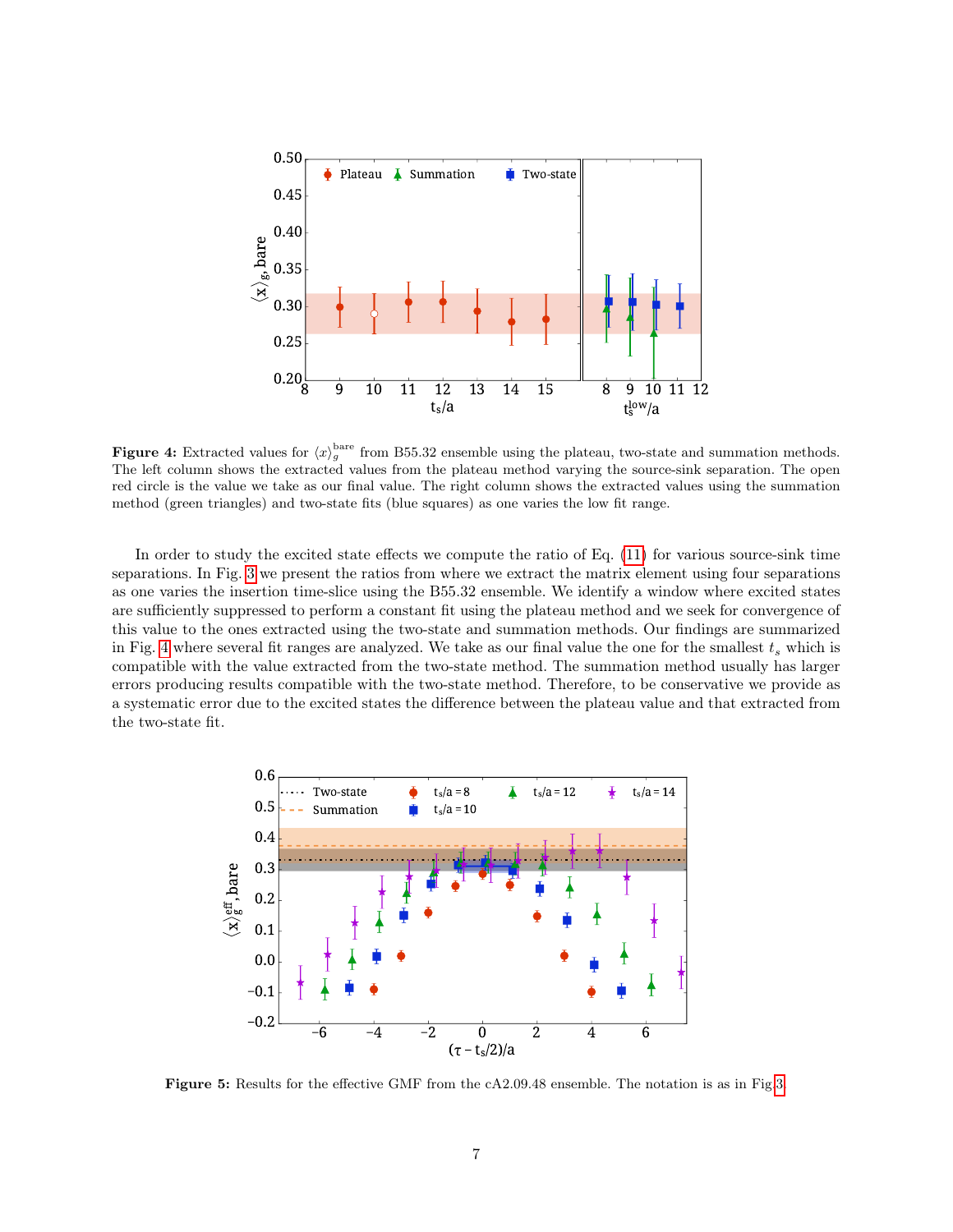<span id="page-7-0"></span>

**Figure 6:** Extracted values for  $\langle x \rangle_g^{\text{bare}}$  from the cA2.09.48 ensemble. The notation is as in Fig[.4.](#page-6-0)

The results for the second ensemble with a physical value of the pion mass are presented in Figs. [5](#page-6-1) - [6.](#page-7-0) In this case we applied 20 steps of stout smearing with  $\omega$ =0.1315. There is no evidence of a large influence of excited states within the statistics employed here. For the ensemble at the physical point, we extract the value of the GMF using the same procedure as the B55.32 ensemble. Our results are as follows:

<span id="page-7-1"></span>
$$
\mathbf{B55.32}: \langle x \rangle_g^{\text{bare}} = 0.290(27)(17),
$$
  

$$
\mathbf{cA2.09.48}: \langle x \rangle_g^{\text{bare}} = 0.311(22)(20), \qquad (17)
$$

where the number in the first parenthesis is statistical, and the second is a systematic due to the excited states contamination. As mentioned above, the systematic uncertainty is the difference between the plateau method at  $t_s/a=10$  and the two-state fit.

# 6 Renormalization - Final results

Yet another challenge regarding the computation of the physical value of the gluon momentum fraction is the fact that the lattice result has to be renormalized. Since the gluon operator is a flavor singlet operator, it will certainly mix with others, the quark singlet operator, for instance. In total, mixing with operators that are gauge invariant, Becchi-Rouet-Stora (BRS) variations, or vanish by the gluon equations of motion (e.o.m) [\[28\]](#page-14-10) also appears. Due to this mixing appropriate renormalization conditions require computation of more than one matrix element, in order to extract the renormalization factors from a non-perturbative lattice calculation. This places additional difficulties compared to the renormalization procedure for other operators that are relevant for nucleon structure [\[29\]](#page-14-11). Consequently, a different approach has to be found, and in the framework of this paper we employ a one-loop perturbative renormalization procedure. In this section we briefly describe the setup of the calculation and final results needed to renormalize the GMF. Complete results will appear in a following publication [\[30\]](#page-14-12).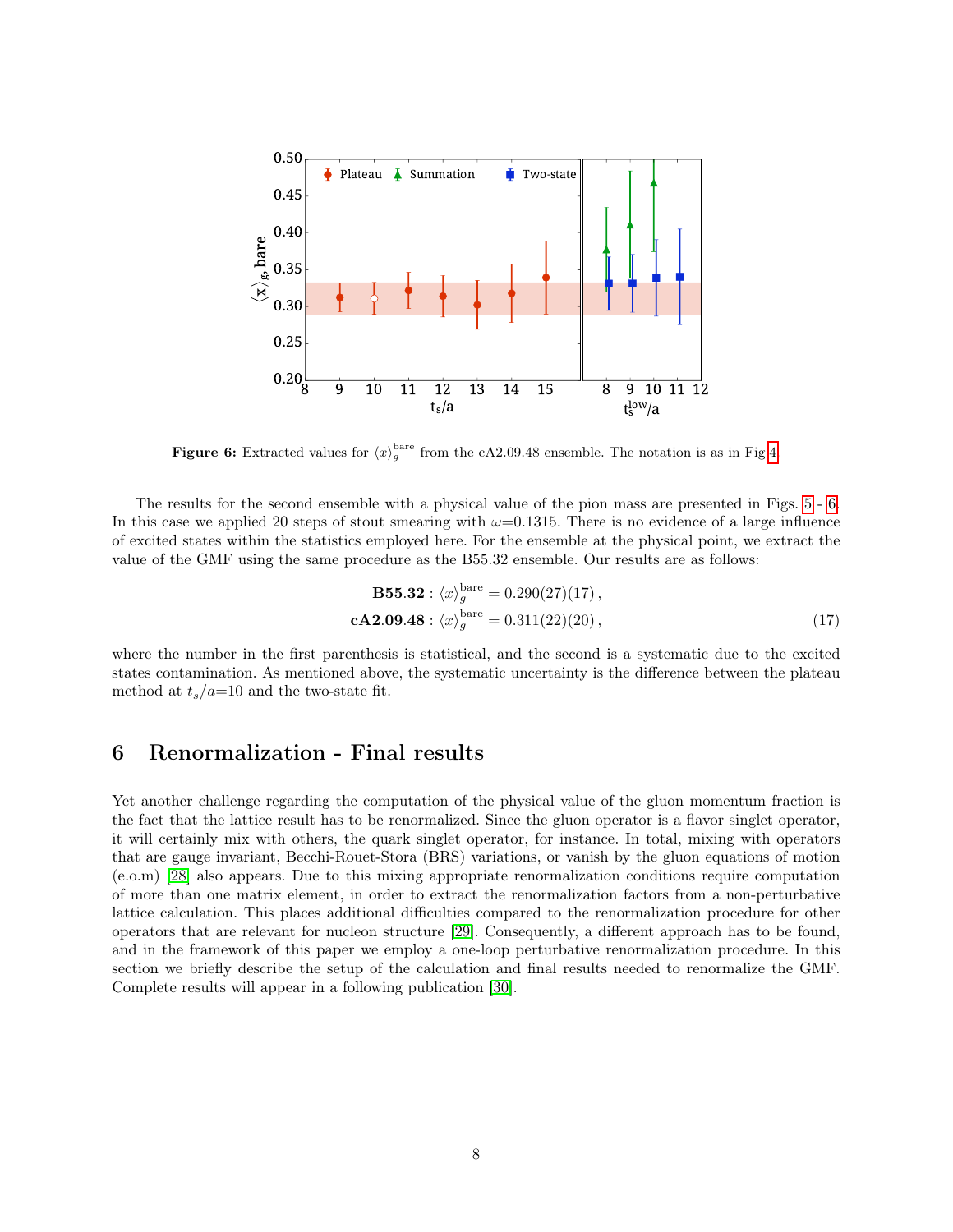<span id="page-8-0"></span>

<span id="page-8-1"></span>**Figure 7:** One-loop Feynman diagrams contributing to the multiplicative renormalization of  $\mathcal{O}_1$ .



**Figure 8:** One-loop Feynman diagrams contributing to the mixing coefficient in  $\mathcal{O}_1$  due to  $\mathcal{O}_2$ .

The basis of operators that mix with each other (to one loop) is (see, e.g., [\[31\]](#page-14-13))

$$
\mathcal{O}_1^{\mu\nu} = 2 \operatorname{Tr} \left[ G^{\{\mu\rho} G^{\nu\}\rho} \right] \tag{18}
$$

$$
\mathcal{O}_2^{\mu\nu} = \bar{\psi} \gamma^{\{\mu} \overleftrightarrow{D}^{\nu\}} \psi \tag{19}
$$

$$
\mathcal{O}_3^{\mu\nu} = \frac{1}{\alpha} \left[ \left( \partial^\mu A^\nu + \partial^\nu A^\mu \right) \left( \partial^\rho A^\rho \right) - \frac{1}{2} \delta_{\mu\nu} \left( \partial^\rho A^\rho \right)^2 \right] + \text{ghost terms} \tag{20}
$$

$$
\mathcal{O}_4^{\mu\nu} = \frac{1}{\alpha} \Big[ -(\partial^\mu A^\nu + \partial^\nu A^\mu) (\partial^\rho A^\rho) - \frac{1}{2} \delta_{\mu\nu} A^\rho \partial^\rho \partial^\sigma A^\sigma \Big] + \text{ghost terms} \tag{21}
$$

$$
\mathcal{O}_{5}^{\mu\nu} = A^{\nu}\frac{\delta S}{\delta A^{\mu}} + A^{\mu}\frac{\delta S}{\delta A^{\nu}} - \frac{1}{2}\delta_{\mu\nu}\sum_{\rho} A^{\rho}\frac{\delta S}{\delta A^{\rho}}
$$
(22)

where  $\vec{D} = (\vec{D} - \vec{D})/2$ .  $\mathcal{O}_1^{\mu\nu}$  is the gluon operator under study,  $\mathcal{O}_2^{\mu\nu}$  is the corresponding quark operator,  $\mathcal{O}_3^{\mu\nu}$  and  $\mathcal{O}_4^{\mu\nu}$  are BRS variation (they only differ by a total derivative) and  $\mathcal{O}_5^{\mu\nu}$  vanishes by the equations of motion. The ghost parts of operators  $\mathcal{O}_3^{\mu\nu}$  and  $\mathcal{O}_4^{\mu\nu}$  are irrelevant for this one-loop computation and are not presented here. Note that in the calculation we employed traceless operators, and in such a case there are no lower dimensional two-index traceless symmetric tensors. Furthermore, we sum over the spatial position of the operator insertion, resulting in a momentum conservation when Fourier transforming in the momentum space. The external legs of the one-loop Feynman diagrams carry the same momentum.

From this point forward we concentrate on the singlet case,  $\mu = \nu$ , and we drop the Lorentz indices, that is,  $\mathcal{O}_i \equiv \mathcal{O}_i^{\mu\mu}$   $(i = 1, \cdots, 5)$ . Furthermore, we indicate by  $\mathcal{O}_1$  the combination resulting  $\mathcal{O}_B$ , in order to have the correct mixing coefficients. To identify and extract the multiplicative renormalization function of the gluon operator  $\mathcal{O}_1$ , one must construct a mixing matrix with elements that are appropriate Green's functions of the above operators. However, mixing with  $\mathcal{O}_3$  -  $\mathcal{O}_4$  vanishes at the one-loop level and the matrix elements of the operator  $\mathcal{O}_5$  between physical states vanish; the mixing matrix simplifies considerably. In particular, the only Feynman diagrams that enter our one-loop calculation are those of the operators  $\mathcal{O}_1$  and  $\mathcal{O}_2$ , within external quarks and gluons. As we are interested in the renormalization of the operator  $\mathcal{O}_1$  only, we present the relevant Feynman diagrams in Figs. [7](#page-8-0) - [8.](#page-8-1)

The most important consequence of the vanishing physical matrix elements of  $\mathcal{O}_3$  -  $\mathcal{O}_5$  is that the ratio shown in Eq. [\(8\)](#page-2-1) is a linear combination of contributions from only  $\mathcal{O}_1$  and  $\mathcal{O}_2$ . Note, however, that to correctly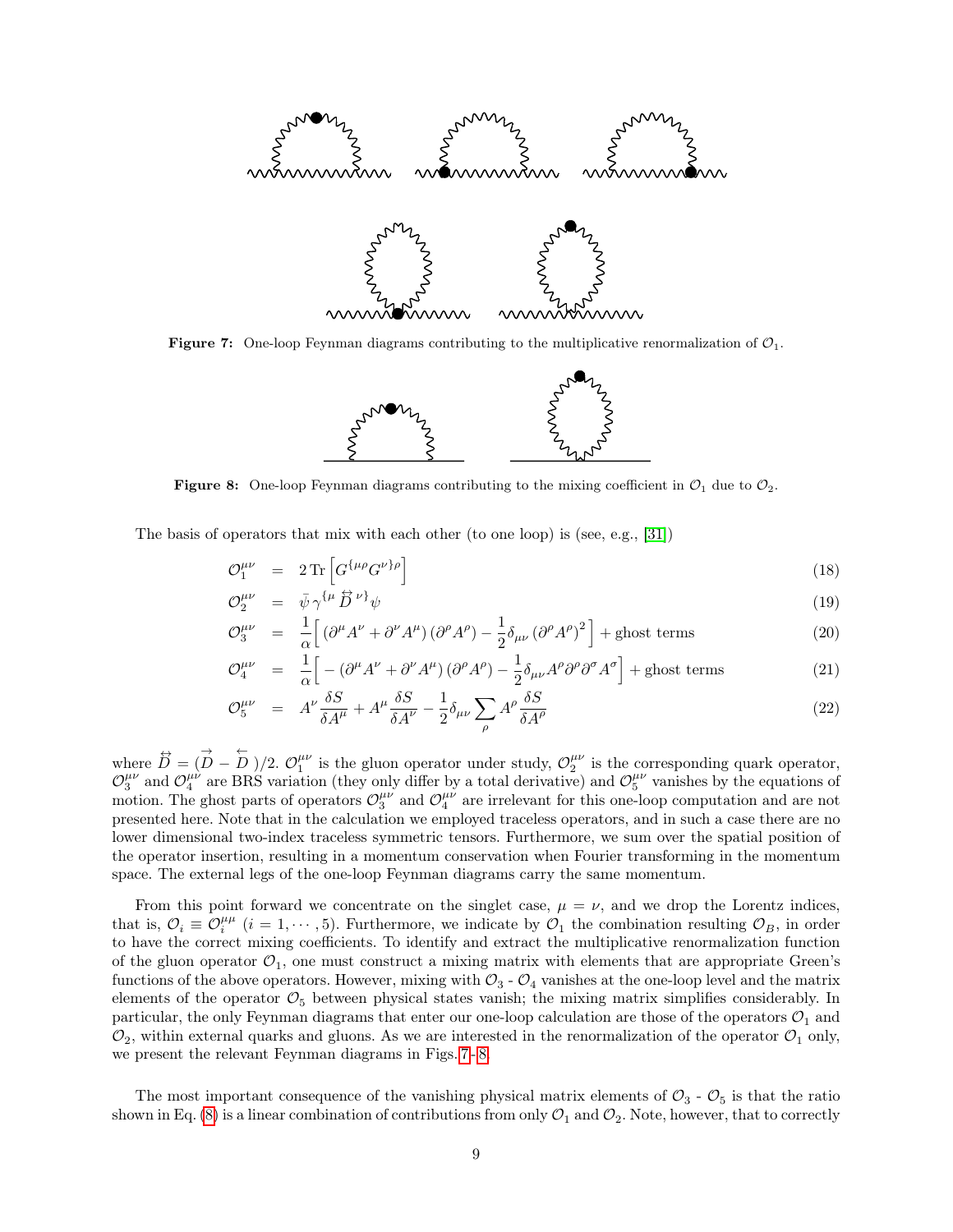identify the multiplicative renormalization of  $\mathcal{O}_1$ , the operators  $\mathcal{O}_3$  -  $\mathcal{O}_5$  must be taken into account in the perturbative renormalization procedure (see Eq. [\(32\)](#page-10-0)).

To make contact with phenomenological and experimental data, one needs the renormalization functions in the  $\overline{\text{MS}}$  scheme. An ideal method to extract the  $\overline{\text{MS}}$  results is to perform the computation in both dimensional (DR) and lattice (L) regularizations; one then extracts all relevant renormalization functions by demanding that renormalized lattice Green functions coincide with the corresponding ones in (DR), in the  $a \to 0$  limit (cf. [\[32\]](#page-14-14) for a similar application). Thus, one avoids intermediate schemes. Let us briefly outline this procedure below.

In cases of operator mixing, renormalized operators are related to the bare ones via  $\hat{\mathcal{O}}^R = \hat{\mathcal{Z}}\hat{\mathcal{O}}$ . In our case  $\tilde{Z}$  is a  $5 \times 5$  mixing matrix of the form

$$
\hat{\mathcal{Z}} = \hat{1} + \mathcal{O}(g^2),\tag{23}
$$

where  $g$  is the renormalized coupling constant. In this paper we are interested in the renormalization of the gluon operator,  $\mathcal{O}_1$ , and we only need to compute the first row of the mixing matrix to one-loop, which has only two non-zero matrix elements, that is  $Z_{11}$  and  $Z_{12}$ . Alternatively, we write

$$
\mathcal{O}_{\alpha}^{R} = \sum_{\beta} Z_{\alpha\beta} \mathcal{O}_{\beta} \qquad \alpha, \beta = 1, 2. \qquad (24)
$$

In a more convenient notation, the X-X bare amputated Green's functions  $(X = 1(2))$ : corresponds to a gluon(fermion) field) can be expressed in terms of the renormalized Green's functions, that is,

$$
\langle X\mathcal{O}_{\alpha}X\rangle = Z_X^{-1} \sum_{\beta} \left(Z^{-1}\right)_{\alpha\beta} \langle X\mathcal{O}_{\beta}X\rangle_R \tag{25}
$$

where  $Z_X$  is the renormalization function of the fermion/gluon field, defined via

$$
\Psi = \sqrt{Z_q} \Psi^R \qquad A_{\nu} = \sqrt{Z_A} A_{\nu}^R \tag{26}
$$

#### Dimensional Regularization

Next, we present the results in Dimensional Regularization for the amputated Green's functions entering the renormalization of the gluon operator,  $\mathcal{O}_1$ . The renormalization functions in the MS scheme in DR are defined such as to cancel the divergent parts of the matrix elements. The expressions related to the one-loop renormalization of the gluon operator reduce to

$$
\Lambda_{11}^{1-\text{loop}}\Big|_{1/\epsilon} = (-z_A - z_{11})\Lambda_{11}^{\text{tree}} - z_{31}\Lambda_{31}^{\text{tree}} - z_{41}\Lambda_{41}^{\text{tree}} - z_{51}\Lambda_{51}^{\text{tree}} \tag{27}
$$

$$
\Lambda_{12}^{1-\text{loop}}\Big|_{1/\epsilon} = -z_{12}\Lambda_{12}^{\text{tree}} \tag{28}
$$

where  $\Lambda_{aX} \equiv \langle X \mathcal{O}_{\alpha} X \rangle$  and z's are the one-loop contributions of the corresponding renormalization functions, that is

$$
Z_A = 1 + z_A + \mathcal{O}(g^4) \tag{29}
$$

$$
Z_{ii} = 1 + z_{ii} + \mathcal{O}(g^4)
$$
\n
$$
(30)
$$

$$
Z_{ij} = 0 + z_{ij} + \mathcal{O}(g^4)
$$
 (31)

It should be noted that, modulo a total derivative, the gluon parts of  $\mathcal{O}_3$  and  $\mathcal{O}_4$  coincide  $(\Lambda_{31}^{\text{tree}} = \Lambda_{41}^{\text{tree}})$ and, thus, we cannot disentangle  $z_{31}$  and  $z_{41}$  from the Green's functions we study. However, this does not affect the extraction of  $z_{11}$ .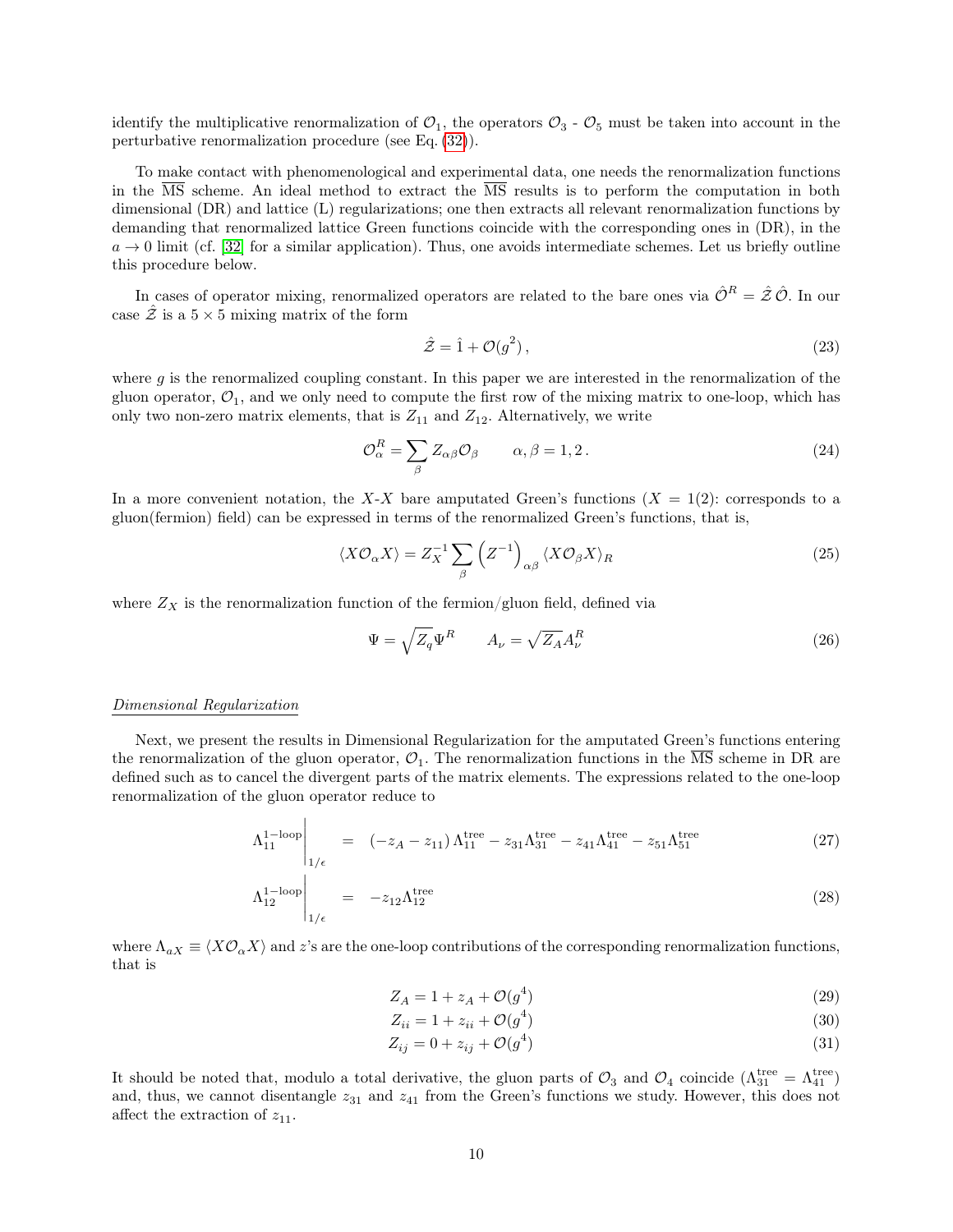In our one-loop calculation we find:

<span id="page-10-0"></span>
$$
\Lambda_{11}^{\text{1-loop,DR}}\Big|_{1/\epsilon} = \frac{g^2}{16\,\pi^2} \frac{N_c}{\epsilon} \Bigg[ \Lambda_{11}^{\text{tree,DR}} \left( -\frac{5}{3} - \frac{\beta}{2} \right) - \left( \Lambda_{31}^{\text{tree,DR}} + \Lambda_{41}^{\text{tree,DR}} \right) - 2\,\Lambda_{51}^{\text{tree,DR}} \Bigg]
$$
(32)

$$
\Lambda_{12}^{1-\text{loop},\text{DR}}\Big|_{1/\epsilon} = \frac{g^2}{16\,\pi^2} \frac{N_c^2 - 1}{\epsilon N_c} \Lambda_{22}^{\text{tree},\text{DR}}\left(\frac{5}{3} + \beta\right)
$$
(33)

By definition, the finite terms of  $\Lambda_{ij}^{1-\text{loop},\text{DR}}$  do not appear in the evaluation of  $Z_{ij}^{1-\text{loop},\text{DR}}$ , but they are key elements in obtaining  $Z_{ij}^{\text{L,MS}}$  as explained below.

Let us slightly modify our notation and use the gluon and quark momentum fraction of the nucleon,  $\langle x \rangle_g$ and  $\langle x \rangle_q$ , which are more relevant for this paper. For demonstration purposes we will represent the mixing of physical matrix elements as a  $2 \times 2$  matrix

$$
\begin{pmatrix} \langle x \rangle_g \\ \sum_q \langle x \rangle_q \end{pmatrix} = \begin{pmatrix} Z_{11} & Z_{12} \\ Z_{21} & Z_{22} \end{pmatrix} \begin{pmatrix} \langle x \rangle_g^{\text{bare}} \\ \sum_q \langle x \rangle_q^{\text{bare}} \end{pmatrix} . \tag{34}
$$

<span id="page-10-1"></span>Thus, the physical result of the gluon momentum fraction can be related to the non-perturbative results for  $\langle x \rangle_g$  and  $\langle x \rangle_q$  by

$$
\langle x \rangle_g^R = Z_{11} \langle x \rangle_g + Z_{12} \sum_q \langle x \rangle_q, \tag{35}
$$

where a certain scheme, e.g.  $\overline{\text{MS}}$ , and an energy scale  $\mu$  have to be chosen. The expressions for  $Z_{11}$  and  $Z_{12}$ in DR and in the  $\overline{\text{MS}}$  scheme are

$$
Z_{11} = 1 + \frac{g^2 N_f}{16 \pi^2} \frac{2}{3 \epsilon} \tag{36}
$$

$$
Z_{12} = 0 - \frac{g^2 C_f}{16 \pi^2} \frac{8}{3 \epsilon} \tag{37}
$$

where  $C_f = \frac{N_c^2 - 1}{2N_c}$  $\frac{N_c-1}{2N_c}$ .

#### Lattice Regularization

To obtain the corresponding lattice results for  $Z_{ij}$  in the  $\overline{\text{MS}}$  scheme we will make use of the DR results, so that an indermediate Regularization independend (RI) type prescription is avoided. Renormalizability of the theory implies that the difference between the one-loop renormalized and bare Green's functions is polynomial in the external momentum (of degree 0, in our case, since no lower-dimensional operators mix); this results in an appropriate definition of the momentum-independent renormalization functions  $Z_{ij}^{\text{L,MS}}$ . More precisely, for the operators under study we find to one loop

$$
\langle A_{\nu} \mathcal{O}_1 A_{\nu} \rangle^{\text{DR},\overline{\text{MS}}} - \langle A_{\nu} \mathcal{O}_1 A_{\nu} \rangle^{\text{L}} = \left( z_A^{\text{L},\overline{\text{MS}}} + z_{11}^{\text{L},\overline{\text{MS}}} \right) \Lambda_{11}^{\text{tree}} + \left( z_{31}^{\text{L},\overline{\text{MS}}} + z_{41}^{\text{L},\overline{\text{MS}}} \right) \Lambda_{31}^{\text{tree}} + z_{51}^{\text{L},\overline{\text{MS}}} \Lambda_{51}^{\text{tree}} \tag{38}
$$

$$
\langle \Psi \mathcal{O}_1 \Psi \rangle^{\text{DR}, \overline{\text{MS}}} - \langle \Psi \mathcal{O}_1 \Psi \rangle^{\text{L}} = z_{12}^{\text{L}, \overline{\text{MS}}} \Lambda_{22}^{\text{tree}} \tag{39}
$$

It should be noted that the smearing of the operator modifies its renormalization factor, and thus for a proper renormalization it is required to apply the same smearing in the perturbative calculation. The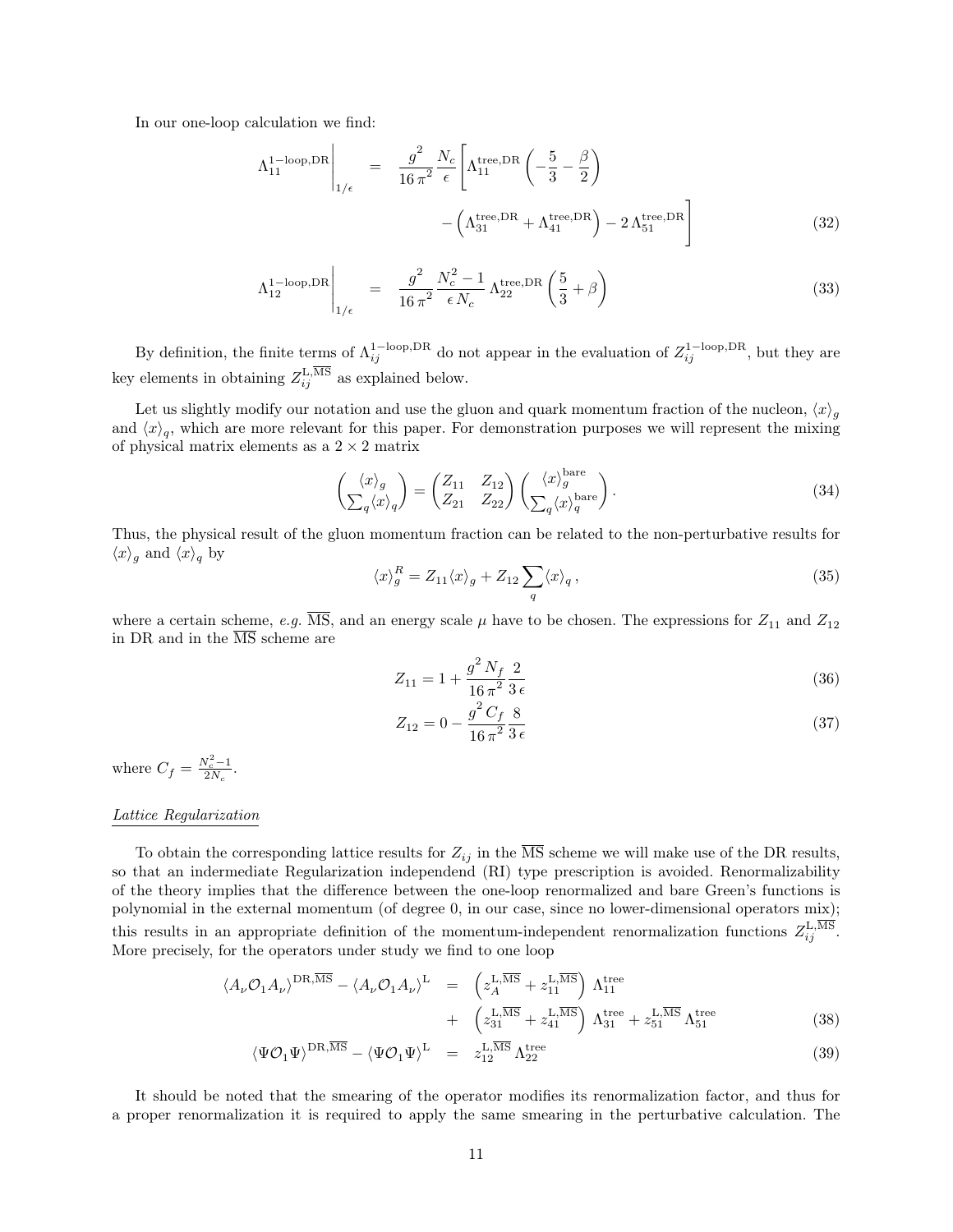<span id="page-11-0"></span>

|                    |         | $Z_{11}^{\text{L,MS}}$ |         | $Z_{12}^{\rm L,MS}$ |           |           |  |
|--------------------|---------|------------------------|---------|---------------------|-----------|-----------|--|
|                    | 0-stout | 1-stout                | 2-stout | 0-stout             | 1-stout   | 2-stout   |  |
| B <sub>55.32</sub> | 0.9481  | 1.0043                 | 1.0134  | 0.1720              | 0.0278    | $-0.0168$ |  |
| cA2.09.48          | 0.8985  | 0.9506                 | 0.9590  | 0.1120              | $-0.0070$ | $-0.0436$ |  |

Table 2: Multiplicative renormalization and mixing coefficient for the gluon operator. Results are given in the  $\overline{\text{MS}}$ scheme at a scale of 2 GeV.

main technical difficulty in such a case is that the smearing leads to extremely lengthy expressions for the operator's vertices. For example, the 4-gluon vertex for two smearing steps with general smearing parameters,  $\omega_1$  and  $\omega_2$ , contains approximately 335,000 terms. This places severe limitations on the number of smearing iterations we can apply to the operator. In our computation we extract the vertices with up to two stout smearing steps with distinct parameters. This allows us to compare values of the renormalization functions for the single- and double-smeared operator. We find that increasing the number of smearing steps has small effect on the renormalization functions. This is due to a combination of the small value of the smearing parameter and the polynomial dependence on  $\omega_1$  and  $\omega_2$ . We also note that the perturbative calculation is performed for general action parameters, so that the results are applicable for a variety of gluon/fermion actions.

The general expressions for  $Z_{11}$  and  $Z_{12}$  are complicated 4<sup>th</sup>-degree polynomials of  $\omega_1$  and  $\omega_2$ , and cannot be presented here. Thus, we write them in a compact form, as a function of the quantities  $e_{11/12}^{(i)} \equiv$  $e_{11/12}^{(i)}(\omega_1, \omega_2)$ , which also depend on the gluon action parameters

$$
Z_{11}^{\text{L},\overline{\text{MS}}} = 1 + \frac{g^2}{16\pi^2} \left( \frac{e_{11}^{(1)}}{N_c} + e_{11}^{(2)} N_f - \frac{2N_f}{3} \log(a^2 \bar{\mu}^2) \right)
$$
(40)

$$
Z_{12}^{\text{L},\overline{\text{MS}}} = 0 + \frac{g^2 C_f}{16\pi^2} \left( e_{12}^{(1)} + e_{12}^{(2)} c_{\text{SW}} + \frac{8}{3} \log(a^2 \bar{\mu}^2) \right). \tag{41}
$$

The computation of the quantities  $e_{11/12}^{(i)}$  is the most laborious part of the perturbative work and required the equivalent of approximately 40 years of computation on a single CPU. This includes, among other parts, the integration of the internal loop momentum for several lattice sizes and the extrapolation to the infinite volume limit. The numerical results for the multiplicative renormalization function,  $Z_{11}^{\text{MS}}$  and the mixing coefficient,  $Z_{12}^{\text{MS}}$ , are given in Table [2](#page-11-0) in the  $\overline{\text{MS}}$  scheme at a scale of 2 GeV. The statistical errors associated with the infinite volume extrapolation are smaller than the accuracy presented in the table. One can observe that the effect of additional smearing steps tends to become suppressed. This is due to the polynomial dependence on  $\omega_1$  and  $\omega_2$ , combined with the fact that their numerical value is very small. It is expected that the effect of further smearing steps will be smaller than the difference between the 1- and 2-stout results shown in Table [2.](#page-11-0) Thus, we employ the renormalization factors using the 2-stout results to renormalize the matrix element presented in Section [5.](#page-4-2)

According to Eq. [\(35\)](#page-10-1) the bare quark momentum fraction enters the renormalization prescription of the gluon momentum fraction. The quark contributions have been computed for both the connected and disconnected diagrams for **B55.32** [\[25,](#page-14-7) [3\]](#page-13-2) and  $cA2.09.48$  [\[5,](#page-13-4) [33,](#page-14-15) [34\]](#page-14-16). Using the bare results

**B55.32**: 
$$
\langle x \rangle_{u+d} = 0.603(79)
$$
  
\n**cA2.09.48**:  $\langle x \rangle_{u+d+s} = 0.722(96)$ , (42)

we find the following values for the renormalized gluon momentum fraction in the  $\overline{\text{MS}}$  at  $\mu = 2 \text{ GeV}$ :

<span id="page-11-1"></span>
$$
\mathbf{B55.32}: \langle x \rangle_g^R = 0.284(27)(17)(24)
$$
  
\n
$$
\mathbf{cA2.09.48}: \langle x \rangle_g^R = 0.267(22)(19)(24).
$$
\n(43)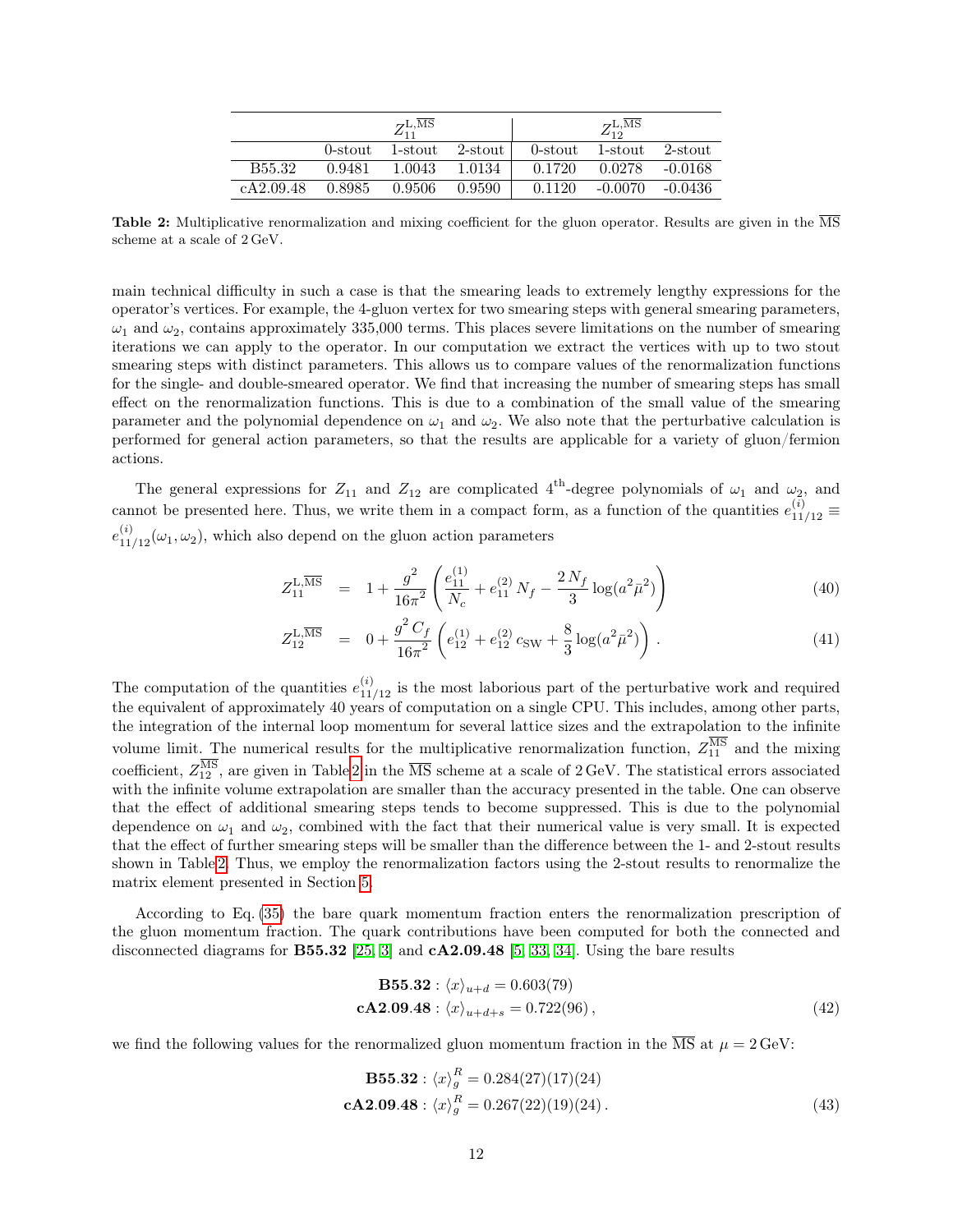The numbers in the first parenthesis correspond to the statistical error, the second is a systematic due to the excited states, and the third one is systematic taken as the difference between the single- and doublesmeared results; this is within the statistical errors.

Taking into account the disconnected quark contribution has small effect on  $\langle x \rangle_g^R$  due to the mild mixing when stout smearing is applied on the gluon operator. Complete results on the quark and gluon momentum fraction appear in Ref. [\[35\]](#page-15-0).

# 7 Conclusion and outlook

In this paper we applied the direct method to compute the average momentum fraction of the gluon in the nucleon,  $\langle x \rangle_g$ , taking into account the mixing with the singlet, light quark contribution. In order to obtain statistically significant results for the involved, purely disconnected 3-point functions, several steps of stout smearing to the gauge links that enter the operator were employed. Nevertheless, a substantial amount of measurements was needed to obtain a good signal with about 10% statistical error.

We computed the average momentum fraction for two gauge field ensembles. The first has  $N_f=2+1+1$ flavors representing the first two quark generations at a pion mass of about 370 MeV with 34470 measurements. The second ensemble has  $N_f=2$  mass degenerate up and down quarks at the physical value of the pion mass, with 204900 measurements. The number of measurements for the two cases allowed us to obtain statistically significant values for the bare matrix elements (see Eq. [\(17\)](#page-7-1)).

Since the required gluon operator is a singlet operator, it mixes with the corresponding singlet quark operator. As a consequence, the renormalization of the gluon operator is highly non-trivial since this mixing has to be taken into account. To this end, we have performed a perturbative calculation for the mixing and the renormalization. This has been done in the dimensional and the lattice regularizations. Moreover, the stout smearing that we employed in the lattice computation of the bare matrix element had to be taken into account in the perturbative calculation. This led to a very complicated perturbative calculation which involved several diagrams with  $\mathcal{O}(100000)$  intermediate expressions. Still, we could demonstrate that with the inclusion of two stout smearing levels a saturation of the renormalization functions could be observed. The renormalization functions obtained in this manner have been used for the renormalization of gluon and the corresponding singlet quark moments. The final results for the renormalized gluon momentum fraction are summarized in Eq. [\(43\)](#page-11-1), and in Ref. [\[35\]](#page-15-0) for the quark singlet quantities. The values can serve for a comparison with a phenomenological extraction of these quantities from deep inelastic scattering experiments. Our results also demonstrate that the gluon indeed contributes a significant amount of the momentum fraction of about 30%.

Our calculations can be extended to evaluate the spin content of the nucleon, a topic we would like to report on in the future. In addition, the renormalization functions computed here can directly be used for the renormalization of the corresponding average fractional momenta of the pion.

### Acknowledgments

We thank our fellow members of ETMC for their constant collaboration. Helpful discussions with Fernanda Steffens, Keh-Fei Liu and Yi-Bo Yang are gratefully acknowledged.

We are grateful to the John von Neumann Institute for Computing (NIC), the Jülich Supercomputing Center and the DESY Zeuthen Computing Center for their computing resources and support. Computational resources from the SwissNational Supercomputing Centre (CSCS) have also been used under Projects No. s540 and s625. This work has been supported in part by the Cyprus Research Promotion Foundation through the Project Cy-Tera (Grant No. NEA YΠO∆OMH/ΣTPATH/0308/31) co-financed by the European Regional Development Fund.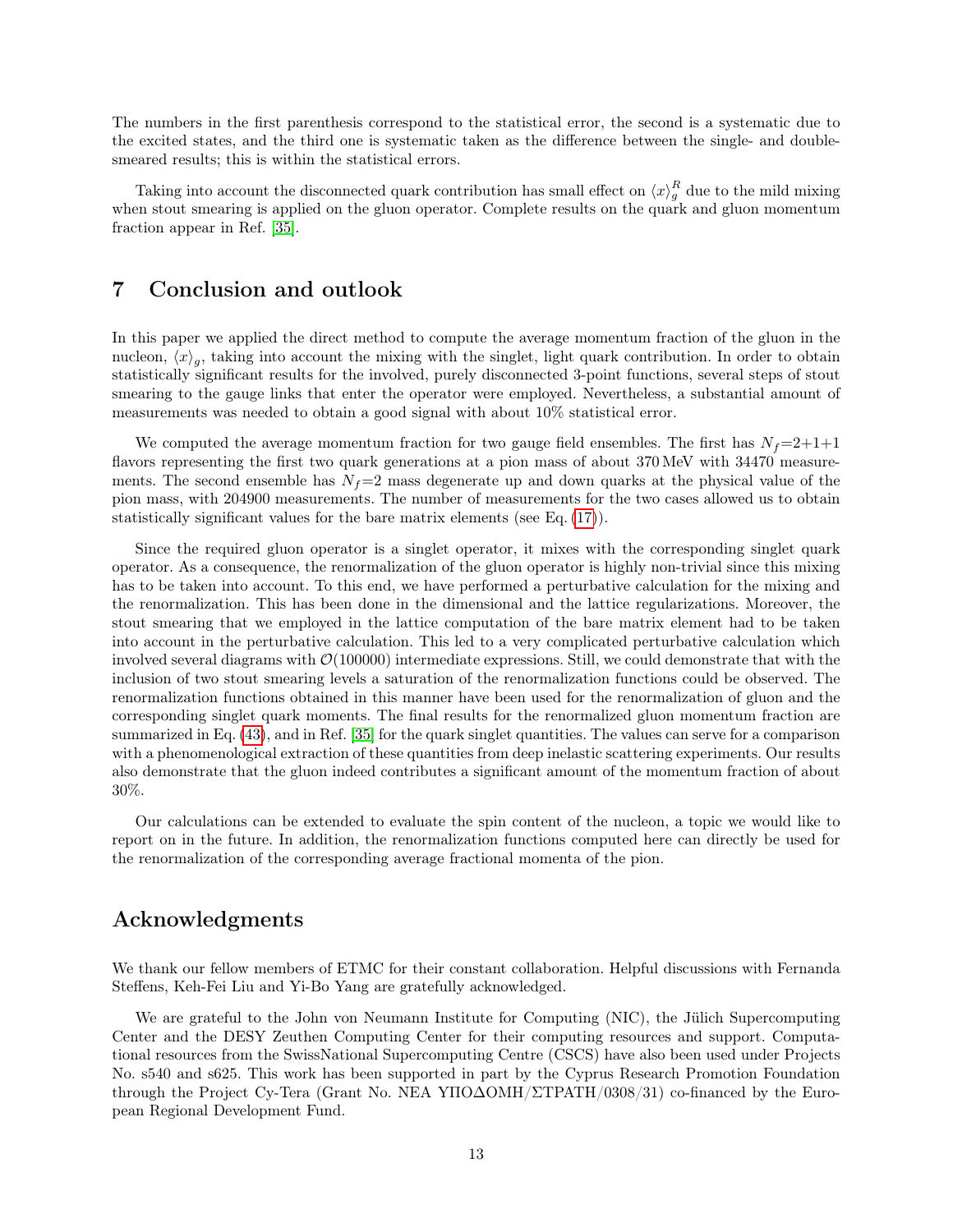# References

- <span id="page-13-0"></span>[1] C. Alexandrou, "Nucleon structure from lattice QCD - recent achievements and perspectives," [EPJ](http://dx.doi.org/10.1051/epjconf/20147301013) Web Conf. 73 [\(2014\) 01013,](http://dx.doi.org/10.1051/epjconf/20147301013) [arXiv:1404.5213 \[hep-lat\]](http://arxiv.org/abs/1404.5213).
- <span id="page-13-1"></span>[2] M. Constantinou, "Hadron Structure," PoS LATTICE2014 (2014) 001, [arXiv:1411.0078](http://arxiv.org/abs/1411.0078) [\[hep-lat\]](http://arxiv.org/abs/1411.0078).
- <span id="page-13-2"></span>[3] A. Abdel-Rehim, C. Alexandrou, M. Constantinou, V. Drach, K. Hadjiyiannakou, K. Jansen, G. Koutsou, and A. Vaquero, "Disconnected quark loop contributions to nucleon observables in lattice QCD," Phys. Rev. D89 [no. 3, \(2014\) 034501,](http://dx.doi.org/10.1103/PhysRevD.89.034501) [arXiv:1310.6339 \[hep-lat\]](http://arxiv.org/abs/1310.6339).
- <span id="page-13-3"></span>[4] C. Alexandrou, M. Constantinou, V. Drach, K. Hadjiyiannakou, K. Jansen, et al., "Evaluation of disconnected quark loops for hadron structure using GPUs," [Comput.Phys.Commun.](http://dx.doi.org/10.1016/j.cpc.2014.01.009) 185 (2014) [1370–1382,](http://dx.doi.org/10.1016/j.cpc.2014.01.009) [arXiv:1309.2256 \[hep-lat\]](http://arxiv.org/abs/1309.2256).
- <span id="page-13-4"></span>[5] A. Abdel-Rehim et al., "Nucleon and pion structure with lattice QCD simulations at physical value of the pion mass," Phys. Rev. D92 [no. 11, \(2015\) 114513,](http://dx.doi.org/10.1103/PhysRevD.92.114513, 10.1103/PhysRevD.93.039904) [arXiv:1507.04936 \[hep-lat\]](http://arxiv.org/abs/1507.04936). [Erratum: Phys. Rev. D93 no. 3, (2016) 039904].
- <span id="page-13-5"></span>[6] X. Xiong, X. Ji, J.-H. Zhang, and Y. Zhao, "One-loop matching for parton distributions: Nonsinglet case," Phys. Rev. D90 [no. 1, \(2014\) 014051,](http://dx.doi.org/10.1103/PhysRevD.90.014051) [arXiv:1310.7471 \[hep-ph\]](http://arxiv.org/abs/1310.7471).
- <span id="page-13-6"></span>[7] H.-W. Lin, J.-W. Chen, S. D. Cohen, and X. Ji, "Flavor Structure of the Nucleon Sea from Lattice QCD," Phys. Rev. D91 [\(2015\) 054510,](http://dx.doi.org/10.1103/PhysRevD.91.054510) [arXiv:1402.1462 \[hep-ph\]](http://arxiv.org/abs/1402.1462).
- <span id="page-13-7"></span>[8] C. Alexandrou, K. Cichy, V. Drach, E. Garcia-Ramos, K. Hadjiyiannakou, K. Jansen, F. Steffens, and C. Wiese, "Lattice calculation of parton distributions," Phys. Rev. D92 [no. 1, \(2015\) 014502,](http://dx.doi.org/10.1103/PhysRevD.92.014502) [arXiv:1504.07455 \[hep-lat\]](http://arxiv.org/abs/1504.07455).
- <span id="page-13-13"></span>[9] Y.-B. Yang, R. S. Sufian, A. Alexandru, T. Draper, M. J. Glatzmaier, K.-F. Liu, and Y. Zhao, "Glue Spin and Helicity in the Proton from Lattice QCD," Phys. Rev. Lett. 118 no. 10, (2017) 102001, [arXiv:1609.05937 \[hep-ph\]](http://arxiv.org/abs/1609.05937).
- <span id="page-13-8"></span>[10] M. Gockeler, R. Horsley, E.-M. Ilgenfritz, H. Oelrich, H. Perlt, P. E. L. Rakow, G. Schierholz, A. Schiller, and P. Stephenson, "A Preliminary lattice study of the glue in the nucleon," [Nucl. Phys.](http://dx.doi.org/10.1016/S0920-5632(96)00650-0) Proc. Suppl. 53 [\(1997\) 324–326,](http://dx.doi.org/10.1016/S0920-5632(96)00650-0) [arXiv:hep-lat/9608017 \[hep-lat\]](http://arxiv.org/abs/hep-lat/9608017).
- <span id="page-13-9"></span>[11] QCDSF, UKQCD Collaboration, R. Horsley et al., "A Lattice Study of the Glue in the Nucleon," Phys. Lett. B714 (2012) 312-316, [arXiv:1205.6410 \[hep-lat\]](http://arxiv.org/abs/1205.6410).
- <span id="page-13-10"></span>[12] K. F. Liu et al., "Quark and Glue Momenta and Angular Momenta in the Proton — a Lattice Calculation," PoS LATTICE2011 (2011) 164, [arXiv:1203.6388 \[hep-ph\]](http://arxiv.org/abs/1203.6388).
- <span id="page-13-11"></span>[13] M. Deka et al., "Lattice study of quark and glue momenta and angular momenta in the nucleon," Phys. Rev. **D91** [no. 1, \(2015\) 014505,](http://dx.doi.org/10.1103/PhysRevD.91.014505) [arXiv:1312.4816 \[hep-lat\]](http://arxiv.org/abs/1312.4816).
- <span id="page-13-12"></span>[14] S. Alekhin, J. Blumlein, and S. Moch, "The ABM parton distributions tuned to LHC data," [Phys.](http://dx.doi.org/10.1103/PhysRevD.89.054028) Rev. D89 [no. 5, \(2014\) 054028,](http://dx.doi.org/10.1103/PhysRevD.89.054028) [arXiv:1310.3059 \[hep-ph\]](http://arxiv.org/abs/1310.3059).
- <span id="page-13-14"></span>[15] R. Frezzotti and G. Rossi, "Chirally improving Wilson fermions. 1. O(a) improvement," [JHEP](http://dx.doi.org/10.1088/1126-6708/2004/08/007) 0408 [\(2004\) 007,](http://dx.doi.org/10.1088/1126-6708/2004/08/007) [arXiv:hep-lat/0306014 \[hep-lat\]](http://arxiv.org/abs/hep-lat/0306014).
- <span id="page-13-15"></span>[16] R. Frezzotti and G. C. Rossi, "Chirally improving Wilson fermions. II. Four-quark operators," [JHEP](http://dx.doi.org/10.1088/1126-6708/2004/10/070) 10 [\(2004\) 070,](http://dx.doi.org/10.1088/1126-6708/2004/10/070) [arXiv:hep-lat/0407002 \[hep-lat\]](http://arxiv.org/abs/hep-lat/0407002).
- <span id="page-13-16"></span>[17] H. B. Meyer and J. W. Negele, "Gluon contributions to the pion mass and light cone momentum fraction," Phys. Rev. D77 [\(2008\) 037501,](http://dx.doi.org/10.1103/PhysRevD.77.037501) [arXiv:0707.3225 \[hep-lat\]](http://arxiv.org/abs/0707.3225).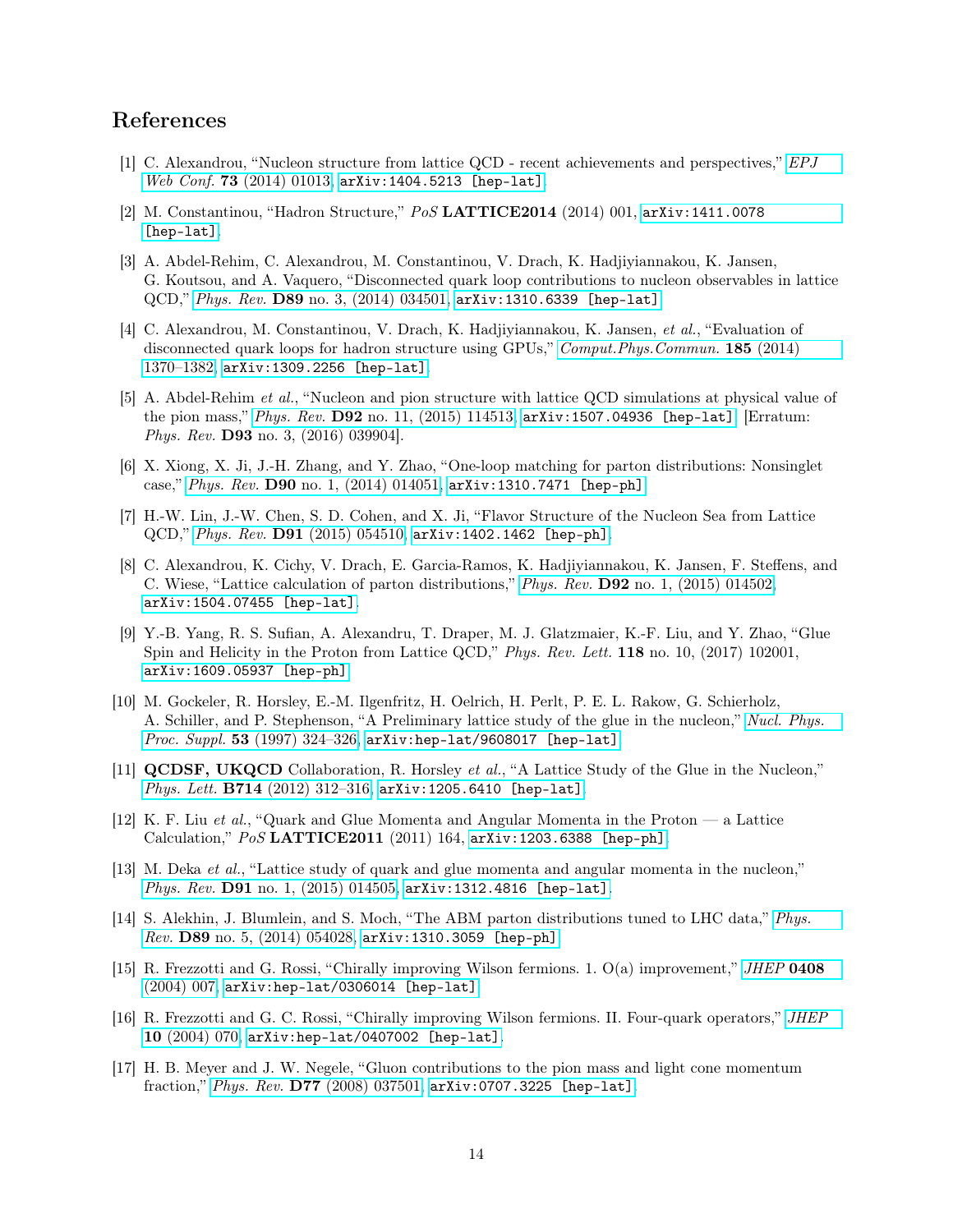- <span id="page-14-0"></span>[18] C. Alexandrou, V. Drach, K. Hadjiyiannakou, K. Jansen, B. Kostrzewa, and C. Wiese, "Looking at the gluon moment of the nucleon with dynamical twisted mass fermions," PoS LATTICE2013 (2014) 289, [arXiv:1311.3174 \[hep-lat\]](http://arxiv.org/abs/1311.3174).
- <span id="page-14-1"></span>[19] X.-D. Ji, "A QCD analysis of the mass structure of the nucleon," [Phys. Rev. Lett.](http://dx.doi.org/10.1103/PhysRevLett.74.1071) 74 (1995) [1071–1074,](http://dx.doi.org/10.1103/PhysRevLett.74.1071) [arXiv:hep-ph/9410274 \[hep-ph\]](http://arxiv.org/abs/hep-ph/9410274).
- <span id="page-14-2"></span>[20] C. Best, M. Gockeler, R. Horsley, E.-M. Ilgenfritz, H. Perlt, P. E. L. Rakow, A. Schafer, G. Schierholz, A. Schiller, and S. Schramm, "Pion and rho structure functions from lattice QCD," [Phys. Rev.](http://dx.doi.org/10.1103/PhysRevD.56.2743) D56 [\(1997\) 2743–2754,](http://dx.doi.org/10.1103/PhysRevD.56.2743) [arXiv:hep-lat/9703014 \[hep-lat\]](http://arxiv.org/abs/hep-lat/9703014).
- <span id="page-14-3"></span>[21] Zeuthen-Rome (ZeRo) Collaboration, M. Guagnelli, K. Jansen, F. Palombi, R. Petronzio, A. Shindler, and I. Wetzorke, "Non-perturbative pion matrix element of a twist-2 operator from the lattice," [Eur. Phys. J.](http://dx.doi.org/10.1140/epjc/s2005-02121-5) C40 (2005) 69–80, [arXiv:hep-lat/0405027 \[hep-lat\]](http://arxiv.org/abs/hep-lat/0405027).
- <span id="page-14-4"></span>[22] R. Baron et al., "Light hadrons from lattice QCD with light  $(u,d)$ , strange and charm dynamical quarks," JHEP 1006 [\(2010\) 111,](http://dx.doi.org/10.1007/JHEP06(2010)111) [arXiv:1004.5284 \[hep-lat\]](http://arxiv.org/abs/1004.5284).
- <span id="page-14-5"></span>[23] C. Alexandrou, V. Drach, K. Jansen, C. Kallidonis, and G. Koutsou, "Baryon spectrum with  $N_f = 2 + 1 + 1$  twisted mass fermions," Phys. Rev. D90 [no. 7, \(2014\) 074501,](http://dx.doi.org/10.1103/PhysRevD.90.074501) [arXiv:1406.4310](http://arxiv.org/abs/1406.4310) [\[hep-lat\]](http://arxiv.org/abs/1406.4310).
- <span id="page-14-6"></span>[24] ETM Collaboration, A. Abdel-Rehim et al., "First physics results at the physical pion mass from  $N_f = 2$  Wilson twisted mass fermions at maximal twist," *Phys. Rev.* **D95** no. 9, (2017) 094515, [arXiv:1507.05068 \[hep-lat\]](http://arxiv.org/abs/1507.05068).
- <span id="page-14-7"></span>[25] C. Alexandrou, M. Constantinou, S. Dinter, V. Drach, K. Jansen, et al., "Nucleon form factors and moments of generalized parton distributions using  $N_f = 2 + 1 + 1$  twisted mass fermions," [Phys. Rev.](http://dx.doi.org/10.1103/PhysRevD.88.014509) D88 [no. 1, \(2013\) 014509,](http://dx.doi.org/10.1103/PhysRevD.88.014509) [arXiv:1303.5979 \[hep-lat\]](http://arxiv.org/abs/1303.5979).
- <span id="page-14-8"></span>[26] A. Hasenfratz and F. Knechtli, "Flavor symmetry and the static potential with hypercubic blocking," Phys. Rev. D64 [\(2001\) 034504,](http://dx.doi.org/10.1103/PhysRevD.64.034504) [arXiv:hep-lat/0103029 \[hep-lat\]](http://arxiv.org/abs/hep-lat/0103029).
- <span id="page-14-9"></span>[27] C. Morningstar and M. J. Peardon, "Analytic smearing of SU(3) link variables in lattice QCD," [Phys.](http://dx.doi.org/10.1103/PhysRevD.69.054501)  $Rev.$   $D69$   $(2004)$   $054501$ ,  $arXiv:hep-lat/0311018$  [hep-lat].
- <span id="page-14-10"></span>[28] S. Joglekar and B. Lee, "General Theory of Renormalization of Gauge Invariant Operators," Ann.Phys. 97 (1976) 160.
- <span id="page-14-11"></span>[29] C. Alexandrou, M. Constantinou, T. Korzec, H. Panagopoulos, and F. Stylianou, "Renormalization constants for 2-twist operators in twisted mass QCD," Phys. Rev. D83 [\(2011\) 014503,](http://dx.doi.org/10.1103/PhysRevD.83.014503) [arXiv:1006.1920 \[hep-lat\]](http://arxiv.org/abs/1006.1920).
- <span id="page-14-12"></span>[30] M. Constantinou and H. Panagopoulos. In preparation.
- <span id="page-14-13"></span>[31] S. Caracciolo, P. Menotti, and A. Pelissetto, "One loop analytic computation of the energy momentum tensor for lattice gauge theories," Nucl. Phys. B375 [\(1992\) 195–239.](http://dx.doi.org/10.1016/0550-3213(92)90339-D)
- <span id="page-14-14"></span>[32] M. Constantinou, M. Costa, R. Frezzotti, V. Lubicz, G. Martinelli, D. Meloni, H. Panagopoulos, and S. Simula, "Renormalization of the chromomagnetic operator on the lattice," [Phys. Rev.](http://dx.doi.org/10.1103/PhysRevD.92.034505) D92 no. 3, [\(2015\) 034505,](http://dx.doi.org/10.1103/PhysRevD.92.034505) [arXiv:1506.00361 \[hep-lat\]](http://arxiv.org/abs/1506.00361).
- <span id="page-14-15"></span>[33] C. Alexandrou, M. Constantinou, K. Hadjiyiannakou, C. Kallidonis, G. Koutsou, K. Jansen, C. Wiese, and A. V. Aviles-Casco, "Nucleon spin and quark content at the physical point," PoS LATTICE2016 (2016) 153, [arXiv:1611.09163 \[hep-lat\]](http://arxiv.org/abs/1611.09163).
- <span id="page-14-16"></span>[34] A. Abdel-Rehim, C. Alexandrou, M. Constantinou, J. Finkenrath, K. Hadjiyiannakou, K. Jansen, C. Kallidonis, G. Koutsou, A. V. Aviles-Casco, and J. Volmer, "Disconnected diagrams with twisted-mass fermions," PoS LATTICE2016 (2016) 155, [arXiv:1611.03802 \[hep-lat\]](http://arxiv.org/abs/1611.03802).